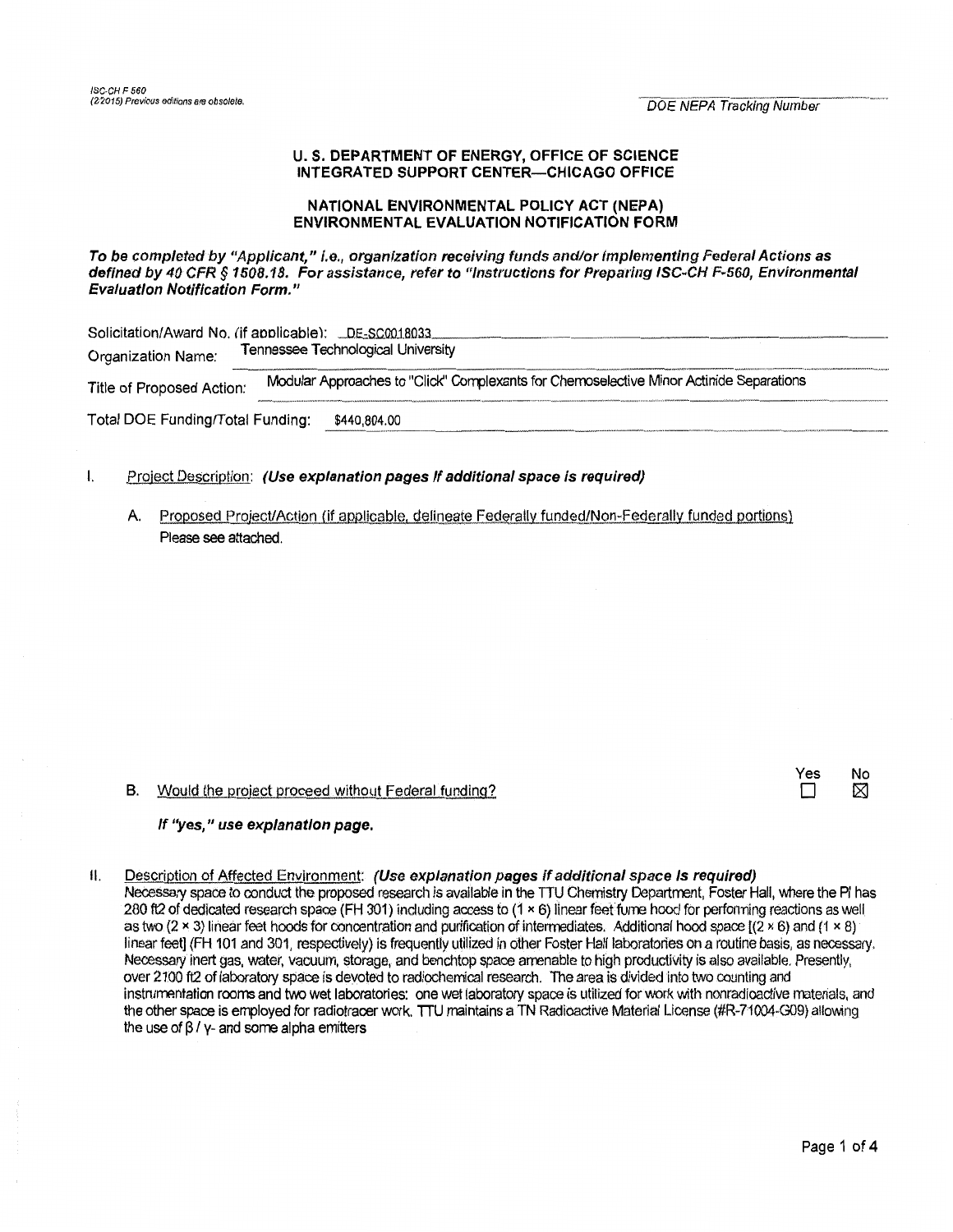DOE NEPA Tracking Number

| Ш. |    | <b>Preliminary Questions:</b>                                                                  |                                                                                                                                                                       |     |         |  |
|----|----|------------------------------------------------------------------------------------------------|-----------------------------------------------------------------------------------------------------------------------------------------------------------------------|-----|---------|--|
|    | А. |                                                                                                | Is the DOE-funded work routinely administrative or entirely advisory or a "paper study?"                                                                              | Yes | No<br>X |  |
|    |    | If "Yes", ensure that the description in Section I reflects this and go directly to Section V. |                                                                                                                                                                       |     |         |  |
|    | В. | Is there any potential whatsoever for: (Provide an explanation for each "Yes" response)        |                                                                                                                                                                       |     |         |  |
|    |    | 1.                                                                                             | Work to be performed outdoors?                                                                                                                                        |     | ⊠⊠      |  |
|    |    | 2.<br>3.                                                                                       | Major modification of a building interior?<br>Threat of violation of applicable statutory, regulatory, or permit requirements for<br>environment, safety, and health? | 岗   |         |  |
|    |    | 4.                                                                                             | Siting, construction or major expansion of waste treatment, storage, or disposal<br>facilities?                                                                       |     | ⊠       |  |
|    |    | 5.                                                                                             | Disturbance to hazardous substances, pollutants, or contaminants preexisting in the<br>environment?                                                                   |     | ⊠       |  |
|    |    | 6.                                                                                             | The presence of any environmentally-sensitive resources?                                                                                                              |     |         |  |
|    |    | 7.                                                                                             | Potential for high consequence impacts to human health or the environment?                                                                                            | ķ   | MUM     |  |
|    |    | 8.                                                                                             | The work being connected to another existing/proposed activity that could potentially<br>create a significant impact?                                                 |     |         |  |
|    |    | 9.                                                                                             | Nearby past, present, and/or reasonably foreseeable future actions such that<br>collectively significant impacts could result?                                        |     | ⊠       |  |
|    |    | 10.                                                                                            | Scientific or public controversy, uncertainty over potential impacts, or conflicts<br>regarding resource usage?                                                       |     | ⊠       |  |

**If "No" to ALL Section 111.B. questions, go directly to Section V.** 

IV. Potential Enyironmental Effects: **(Provide an explanation for each "Yes" response)** 

| Sensitive Resources: Could the proposed action potentially result in changes and/or disturbances to any of |  |
|------------------------------------------------------------------------------------------------------------|--|
| the following resources?                                                                                   |  |

| В. | 1.<br>2.<br>3.<br>4.<br>5.<br>6.<br>7.<br>8.<br>9.<br>10.<br>11.<br>12.<br>activities? | Threatened/Endangered Species and/or Critical Habitats<br>Other Protected Species (e.g., Burros, Migratory Birds)<br>Sensitive Environments (e.g., Tundra/Coral Reefs/Rain Forests)<br><b>Cultural or Historic Resources</b><br>Important Farmland<br>Non-Attainment Areas for Ambient Air Quality Standards<br>Class I Air Quality Control Region<br>Special Sources of Groundwater (e.g. Sole Source Aquifer)<br>Navigable Air Space<br>Coastal Zones<br>Areas with Special National Designation (e.g. National Forests, Parks, Trails)<br>Floodplains and/or Wetlands<br>Regulated Substances/Activities: Would the proposed action involve any of the following regulated Items or | Yes | No<br>XXXXXXXXXXXXX |
|----|----------------------------------------------------------------------------------------|----------------------------------------------------------------------------------------------------------------------------------------------------------------------------------------------------------------------------------------------------------------------------------------------------------------------------------------------------------------------------------------------------------------------------------------------------------------------------------------------------------------------------------------------------------------------------------------------------------------------------------------------------------------------------------------|-----|---------------------|
|    | 13.<br>14.<br>15.<br>16.<br>17.                                                        | Natural Resource Damage Assessments<br>Invasive Species or Exotic Organisms<br><b>Noxious Weeds</b><br>Clearing or Excavation (indicate if greater than one acre)<br>Dredge or Fill (under Clean Water Act, Section 404, greater than one acre)                                                                                                                                                                                                                                                                                                                                                                                                                                        |     | xxxxxx              |

- 16. Clearing or Excavation (indicate if greater than one acre)
- 17. Dredge or Fill (under Clean Water Act, Section 404, greater than one acre)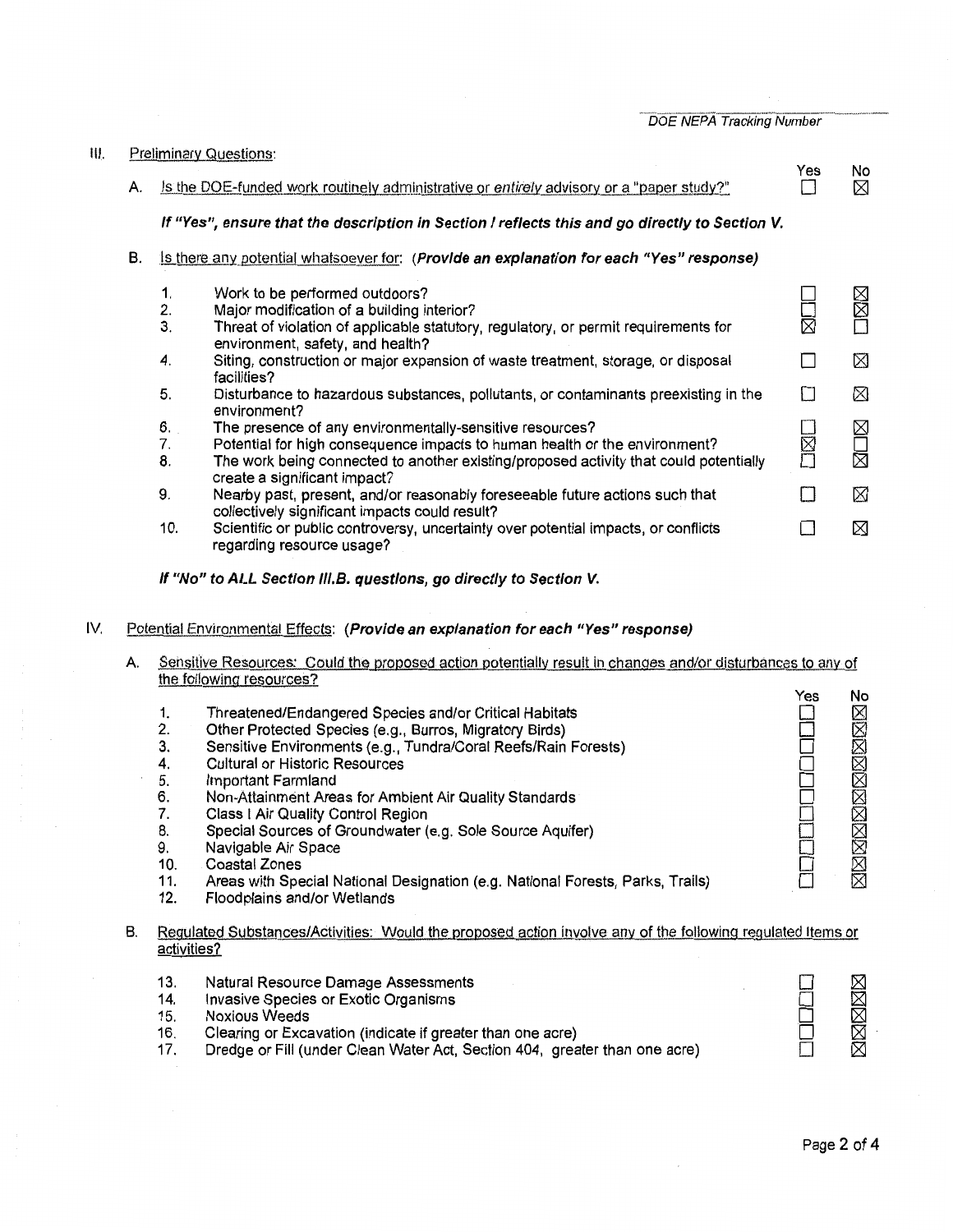DOE NEPA Tracking Number

B. Regulated Substances/Activities: Would the proposed action involve any of the following regulated Items or activities? (*continued*)

|    |    |            |                                                                                                                                                                                                                                      |                     | Yes         | No           |
|----|----|------------|--------------------------------------------------------------------------------------------------------------------------------------------------------------------------------------------------------------------------------------|---------------------|-------------|--------------|
|    |    | 18.        | Noise (in excess of regulations)                                                                                                                                                                                                     |                     |             | <b>NNXIX</b> |
|    |    | 19.        | Asbestos Removal                                                                                                                                                                                                                     |                     |             |              |
|    |    | 20.        | Polychlorinated biphenyls (PCBs)                                                                                                                                                                                                     |                     |             |              |
|    |    | 21.        | Import, Manufacture, or Processing of Toxic Substances                                                                                                                                                                               |                     | <b>IXXI</b> |              |
|    |    | 22.        | Chemical Storage/Use                                                                                                                                                                                                                 |                     |             |              |
|    |    | 23.        | Pesticide Use                                                                                                                                                                                                                        |                     |             |              |
|    |    | 24.        | Hazardous, Toxic, or Criteria Pollutant Air Emissions                                                                                                                                                                                |                     |             |              |
|    |    | 25.        | <b>Liquid Effluents</b>                                                                                                                                                                                                              |                     |             |              |
|    |    | 26.        | Spill Prevention/Surface Water Protection                                                                                                                                                                                            |                     |             |              |
|    |    | 27.        | Underground Injection                                                                                                                                                                                                                |                     |             |              |
|    |    | 28.<br>29. | Hazardous Waste                                                                                                                                                                                                                      |                     | MMOM        |              |
|    |    | 30.        | <b>Underground Storage Tanks</b>                                                                                                                                                                                                     |                     |             |              |
|    |    |            | Radioactive or Radioactive Mixed Waste                                                                                                                                                                                               |                     |             |              |
|    |    | 31.        | <b>Radiation Exposure</b>                                                                                                                                                                                                            |                     |             |              |
|    |    | 32.<br>33. | <b>Nanoscale Materials</b>                                                                                                                                                                                                           |                     |             |              |
|    |    | 34.        | Genetically Engineered Microorganisms/Plants or Synthetic Biology?                                                                                                                                                                   |                     |             |              |
|    |    | 35.        | Ozone Depleting Substances                                                                                                                                                                                                           |                     |             |              |
|    |    | 36.        | <b>Greenhouse Gas Generation/Sustainability</b><br>Off-Road Vehicles                                                                                                                                                                 |                     |             |              |
|    |    | 37.        |                                                                                                                                                                                                                                      |                     |             |              |
|    |    | 38.        | Biosafety Level 3-4 Laboratory<br>Research on Human Subjects or other Vertebrate Animals                                                                                                                                             |                     |             |              |
|    |    | 39         | Facility footprint exceeds 5,000 Square Feet                                                                                                                                                                                         |                     |             |              |
|    |    |            |                                                                                                                                                                                                                                      |                     |             |              |
|    | C. |            | Other Relevant Information: Would the proposed action involve the following?                                                                                                                                                         |                     |             |              |
|    |    |            |                                                                                                                                                                                                                                      |                     | Yes         | No           |
|    |    | 40.        | Disproportionate Nearby Presence of Minority and/or Low Income Populations                                                                                                                                                           |                     |             | $\boxtimes$  |
|    |    | 41.        | Existing, Modified, or New Federal/State Permits                                                                                                                                                                                     |                     | ⊠           |              |
|    |    | 42.<br>43. | Involvement of Another Federal Agency (e.g. license/permit, funding, approval)                                                                                                                                                       |                     |             |              |
|    |    | 44.        | Action in a State with NEPA-type law                                                                                                                                                                                                 |                     |             |              |
|    |    | 45.        | <b>Expansion of Public Utilities/Services</b><br>Depletion of a Non-Renewable Resources                                                                                                                                              |                     |             |              |
|    |    | 46.        | Subject to an Existing Institutional Work Planning and Control Process                                                                                                                                                               |                     |             |              |
|    |    | 47.        | Other Pertinent Information Which Could Impact Human Health or the Environment                                                                                                                                                       |                     |             | 区区区区区区区      |
|    |    |            |                                                                                                                                                                                                                                      |                     |             |              |
|    |    |            |                                                                                                                                                                                                                                      |                     |             |              |
| V. |    |            | Applicant Certification that to the best of their knowledge all information provided on this form is accurate:                                                                                                                       |                     | Yes         | No           |
|    |    |            | Does this disclosure contain classified, confidential, or other exempt information that DOE would                                                                                                                                    |                     | $\Box$      | X            |
|    |    |            | not be obligated to disclose pursuant to the Freedom of Information Act?                                                                                                                                                             |                     |             |              |
|    |    |            | Organization Official (Name and Title): _Dr. Francis Otuonye, Associate VP for Research                                                                                                                                              |                     |             |              |
|    |    |            |                                                                                                                                                                                                                                      |                     |             |              |
|    |    | Signature: | mustadeuse                                                                                                                                                                                                                           | Date: 9/5/17        |             |              |
|    |    |            | e-mail: research@tntech.edu                                                                                                                                                                                                          | Phone: 931-372-3374 |             |              |
|    | В. |            | Optional Secondary Approval (Name and Title): <b>contained a contained a contained a contained a contained a contained a contained a contact of the contact of the contact of the contact of the contact of the contact of the c</b> |                     |             |              |
|    |    |            |                                                                                                                                                                                                                                      |                     |             |              |
|    |    |            |                                                                                                                                                                                                                                      | Date: <b>2008</b>   |             |              |
|    |    |            |                                                                                                                                                                                                                                      |                     |             |              |
|    |    |            |                                                                                                                                                                                                                                      |                     |             |              |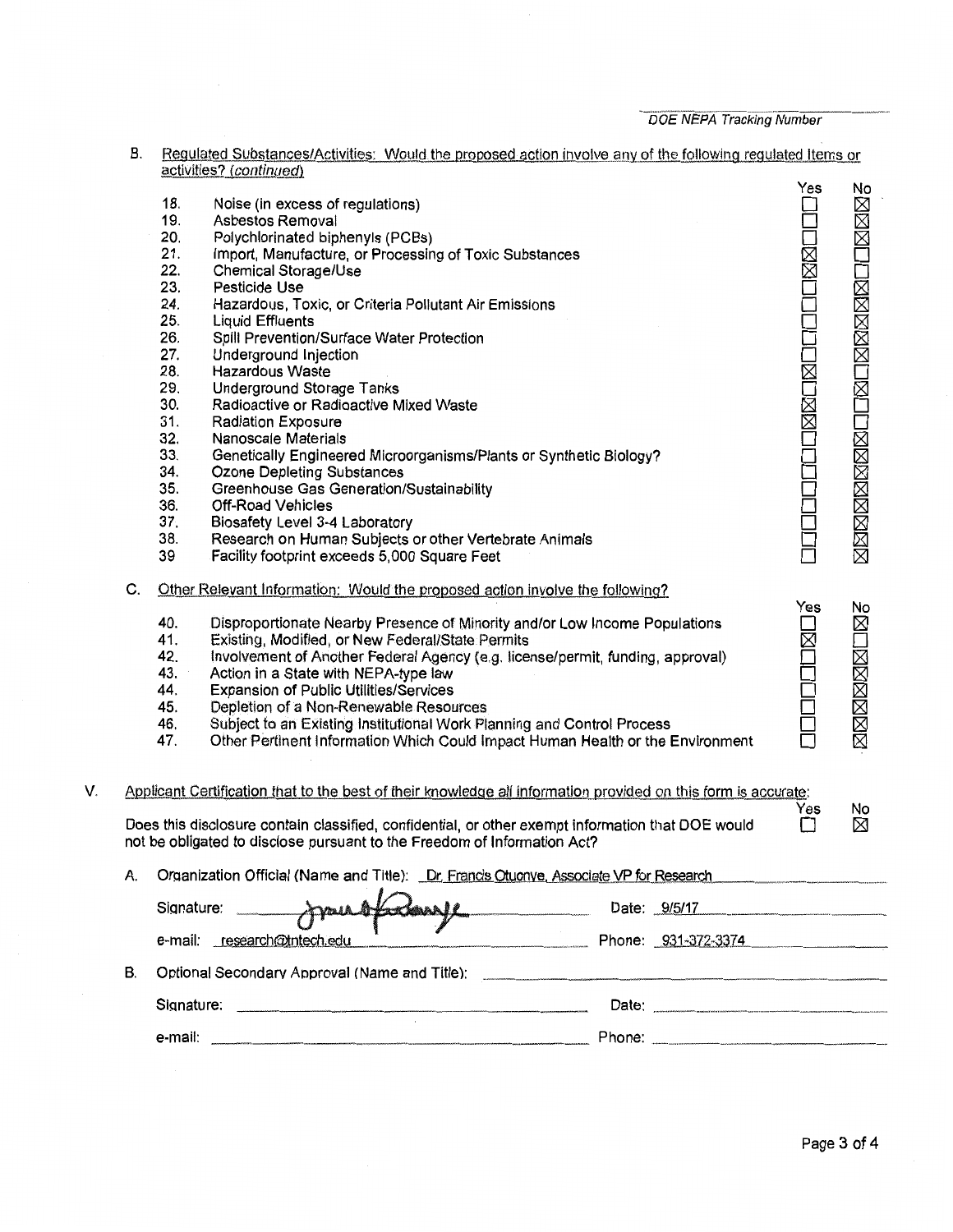**DOE NEPA Tracking Number** 

# Remainder to be completed by DOE

- DOE Concurrence/Recommendation/Determination: VI.
	- A. DOE Project Director/Program Manager or Contract/Grant Management Specialist:

|    | Has the Applicant completed the Form correctly?<br>Does an existing Generic Categorical Exclusion apply?                                                                                                                       | Yes | No |  |
|----|--------------------------------------------------------------------------------------------------------------------------------------------------------------------------------------------------------------------------------|-----|----|--|
|    |                                                                                                                                                                                                                                |     |    |  |
|    | Name and Title: Michael Hill, Obvertracting Officer<br>Signature: <i>Muhrel Hill</i>                                                                                                                                           |     |    |  |
| В. | DOE NEPA Team Review:                                                                                                                                                                                                          |     |    |  |
|    | Is the class of action identified in the DOE NEPA Regulations (Appendices A-D to<br>Subpart D (10 CFR § 1021))?<br>If yes, specify the class(es) of action: $\overline{\mathcal{B}}$ , $\overline{\mathcal{C}}$                |     | No |  |
|    | Name and Title: 2000 Communication of the Communication of the Communication of the Communication of the Communication of the Communication of the Communication of the Communication of the Communication of the Communicatio |     |    |  |
|    | Signature:                                                                                                                                                                                                                     |     |    |  |
| C. | DOE Counsel (if requested):                                                                                                                                                                                                    |     |    |  |
|    |                                                                                                                                                                                                                                |     |    |  |
|    | Signature: Signature:                                                                                                                                                                                                          |     |    |  |
| D. | DOE NEPA Compliance Officer:                                                                                                                                                                                                   |     |    |  |
|    | The preceding pages are a record of documentation required under DOE Final NEPA Regulation, 10 CFR $\S$<br>1021.400.                                                                                                           |     |    |  |
|    | Action may be categorically excluded from further NEPA review. I have determined that the proposed<br>action meets the requirements for Categorical Exclusion referenced above.                                                |     |    |  |
|    | Action requires approval by Head of the Field Organization. Recommend preparation of an<br><b>Environmental Assessment.</b>                                                                                                    |     |    |  |
|    | Action requires approval by Head of the Field Organization or a Secretarial Officer. Recommend<br>preparation of an Environmental Impact Statement.                                                                            |     |    |  |
|    | Comments/limitations if any:                                                                                                                                                                                                   |     |    |  |
|    |                                                                                                                                                                                                                                |     |    |  |
|    |                                                                                                                                                                                                                                |     |    |  |
|    | <b>NEPA Compliance Officer:</b>                                                                                                                                                                                                |     |    |  |
|    | $R.$ Siebach<br>Name:                                                                                                                                                                                                          |     |    |  |
|    | Date:<br>Signature:                                                                                                                                                                                                            |     |    |  |
|    |                                                                                                                                                                                                                                |     |    |  |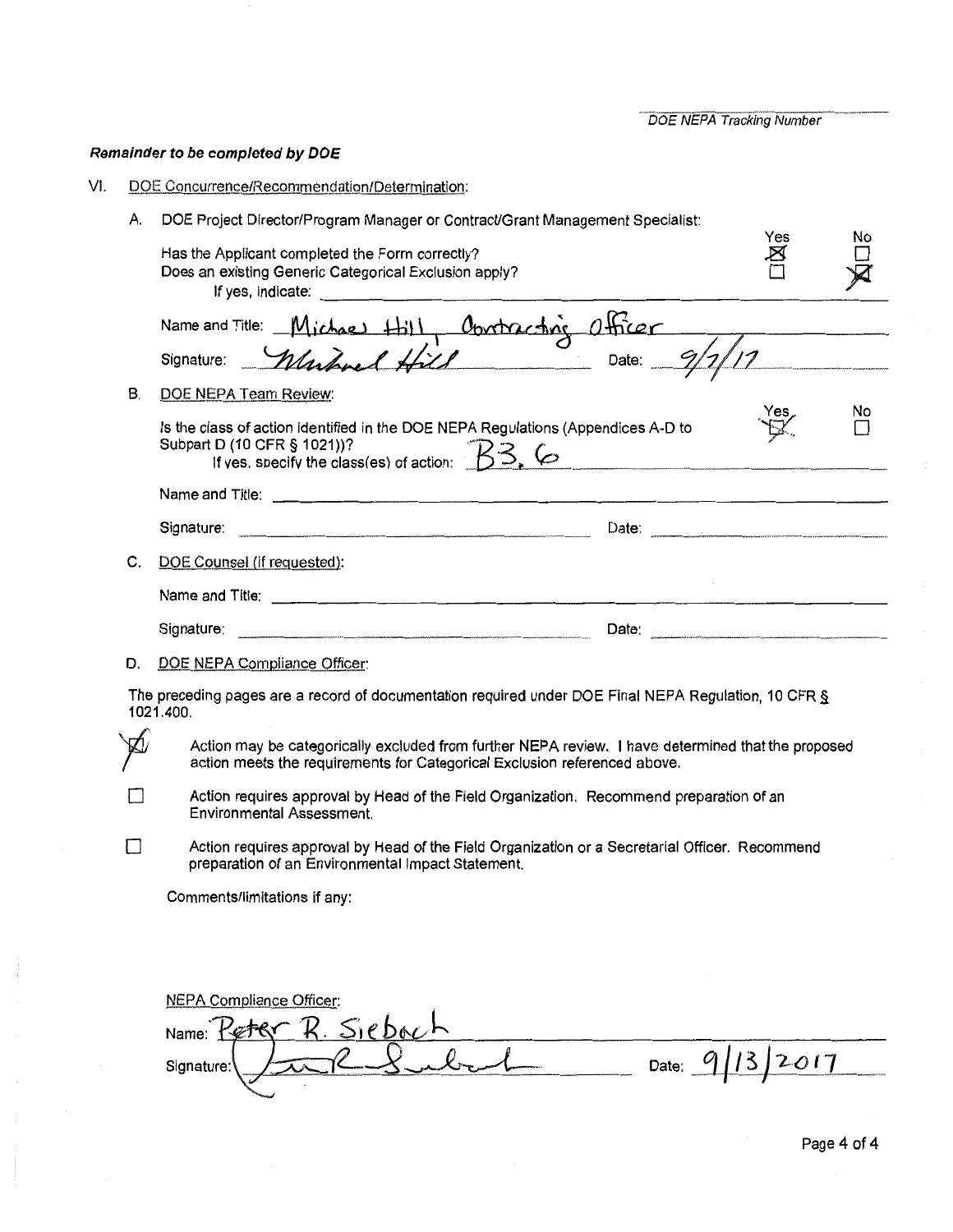I.

**A.** 

A primary focus of the three-year U.S. Department of Energy (DOE), Basic Energy Sciences, Separations and Analysis submission entitled: *Modular Approaches to "Click" Complexants for Chemoselective Minor Actinide Separations* proposed by principal investigator Prof. Jessie D. Carrick of Tennessee Technological University, Cookeville, TN and co-principal investigators Prof. Cory A. Hawkins, also of TIU, and Prof. David A. Dixon of The University of Alabama is the synthetic construction of novel molecular entities for chemoselective minor actinide separations. The development of separations processes for the remediation of spent nuclear fuel (SNF) from weapons production and legacy waste is of significance to the country. The ultimate goal of the team's work is to computationally design, efficiently synthesize, and experimentally validate a complexant molecule in a strategic manner to: (l) enable selective complexation on a kinetically viable time scale, (2) achieve organic layer solubility of the complexed ion in relevant diluents while avoiding the use of phase modifiers, and (3) prevent third-phase formation, and (4) maintain robust radiolytic stability while facilitating effective chemoselective minor-actinide separations in support of DOE's strategic objectives.

The previously described goals will be accomplished by: (1) developing a fundamental understanding of  $Am^{3+}$  coordination to bis-1,2,3-triazolylpyridines for minor-actinide separations leveraging convergent synthetic methods, (2) forming an understanding of the complexant mode of action by using appropriate characterization techniques, (3) measuring the rate of complexation of modular heterocycles with relevant ions in minor-actinide separations, **(4)**  developing descriptors from computational electronic structure approaches to understand complexant/ion interactions to guide the preparation of more efficacious materials, and (5) developing structure-activity relationships of modular heterocycles in minor-actinide separations. The broader scientific educational impacts of this work include the training and mentoring of one postdoctoral fellow, one graduate student, and at least nine undergraduate students in the synthesis, characterization, separation science, and theoretical computation of novel end products. 111ese efforts will help to train the next generation of scientists for work in organic synthesis or computational chemistry with a focus on developing expertise in chemical separations. The interdisciplinary nature of the proposed work enables efficient collaboration towards the previously stated objectives.

Accomplishing the above goals will enable the design of new complcxants built on the best available science. The design process will be coupled with the application and development of novel synthetic organic chemistry approaches and strategic characterization of materials including separations capabilities for both thermodynamics and kinetics. This will enable the design of materials for multi-phase systems. Judicious placement of key molecular functionalities by using novel synthetic approaches based on fundamental design principles can lead to molecules that have better separation efficacy, improved rates for separations, enhanced control of multi-phase behavior, and improved radiolytic stability.

**IV.** 

**B.** 

**21.** 

The proposed work will involve the synthesis, production, and manipulation of novel molecules for which the full physical property and biological effects to humans are unknown. All staff are required to complete annual safety training as well as site specific

1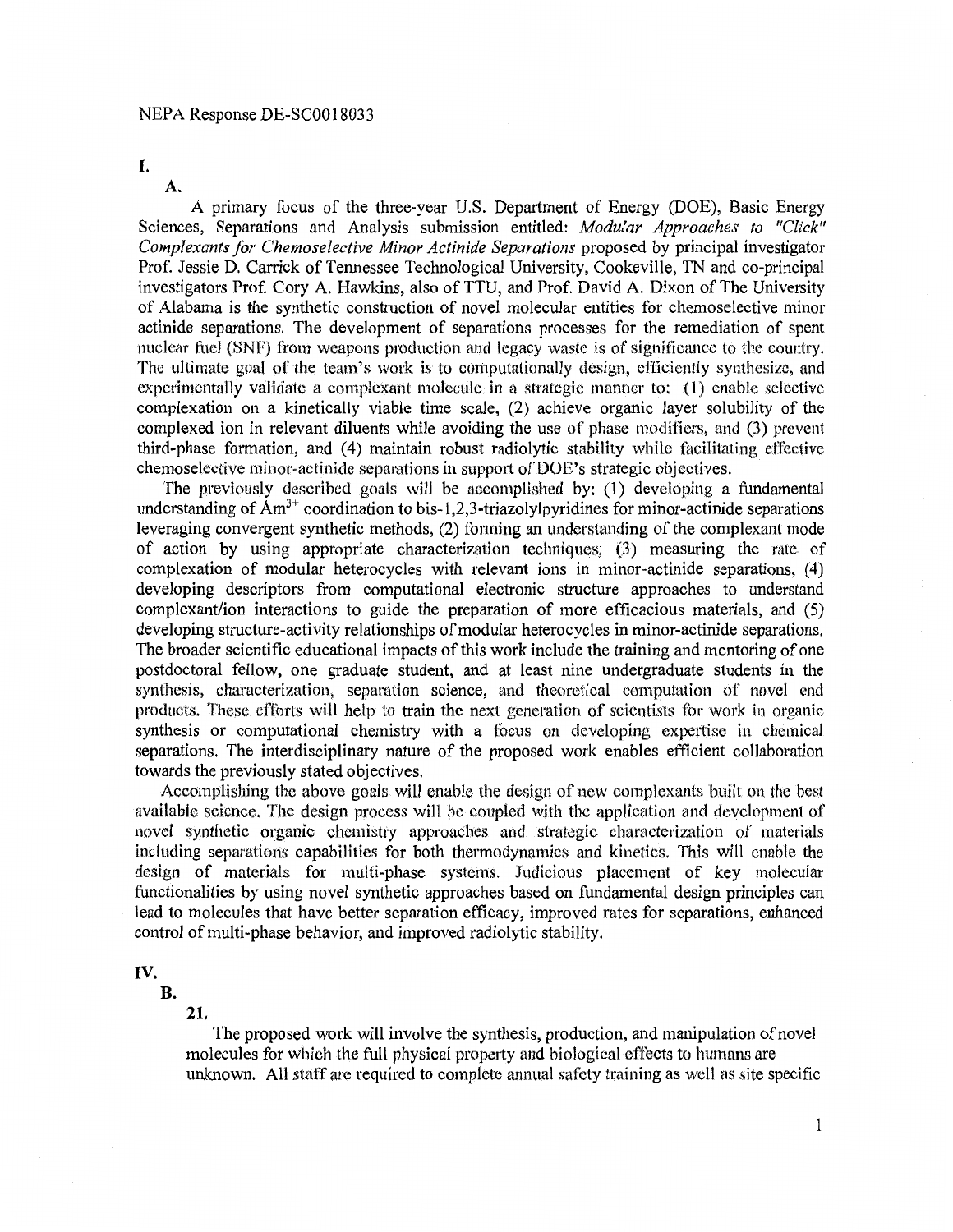safety training on a yearly basis in compliance with existing statutes. The TTU Chemical Hygiene plan (attached) governs specific actions pursuant to the use of toxic substances and will be adhered to by all staff members. All staff are mandated to comply with the existing guidelines in addition to wearing proper personal protective equipment necessary for a specific task.

# **IV.**

**B.** 

**22.** 

TTU maintains chemical inventories for each campus laboratory which are updated on an annual basis and describe all chemicals stored in an investigators assigned laboratory space. Proper procedure pursuant to the TTU Chemical Hygiene plan and existing statutes are followed for the storage and use of chemicals required for the proposed work including, but not limited to: storage of chemicals predicated on reactivity, compatibility, or incompatibility, maintenance of streamlined, minimal chemical quantities to support the proposed work, as well as storage of bulk solvents in the appropriate flame-resistant flammable cabinets.

#### **IV.**

**B.** 

**28.** 

Hazardous waste will be generated in small quantities as a result of the proposed work. The TTU Hazardous Waste and Satellite Accumulation Guide and existing statutes inform the necessary policy and procedures required for the safe handling and storage of hazardous waste. TTU contracts with an external, permitted provider to remove accumulated hazardous waste from the university on a biannual basis. All hazardous waste generated is documented and stored in an appropriate container with secondary containment in the faculty member's assigned satellite waste accumulation space. The TTU Chemistry Department maintains a hazardous waste accumulation area for the department pursuant to the aforementioned guidelines. Each faculty member on campus who generates hazardous waste is subject to an annual inspection of their assigned laboratory spaces by the TTU Environmental Health and Safety Coordinator, Sarah Difurio, M.S. The PI's assigned spaces have been inspected and approved for occupation for the 2017-18 academic year.

## **IV.**

**B.** 

## **30.**

The TTU Chemistry Department maintains a Tennessee Radioactive Material License (#R-71004-G24-39), which allows the use of a wide variety of  $\beta$  /  $\gamma$ -emitting isotopes, as well as smaller quantities of certain alpha emitters for research. It also permits, under Rules of Tennessee Department of Environmental and Health Radiological Division (Chapter 0400-20-05, Standards for Protection Against Radiation), the disposal of radioactive waste generated by the licensee in several means and under specific conditions, including by release in sanitary sewage (0400-20-05-.122), treatment of disposal by incineration (0400-20-05-.123 ), or transfer for disposal (0400-20-05-.125).